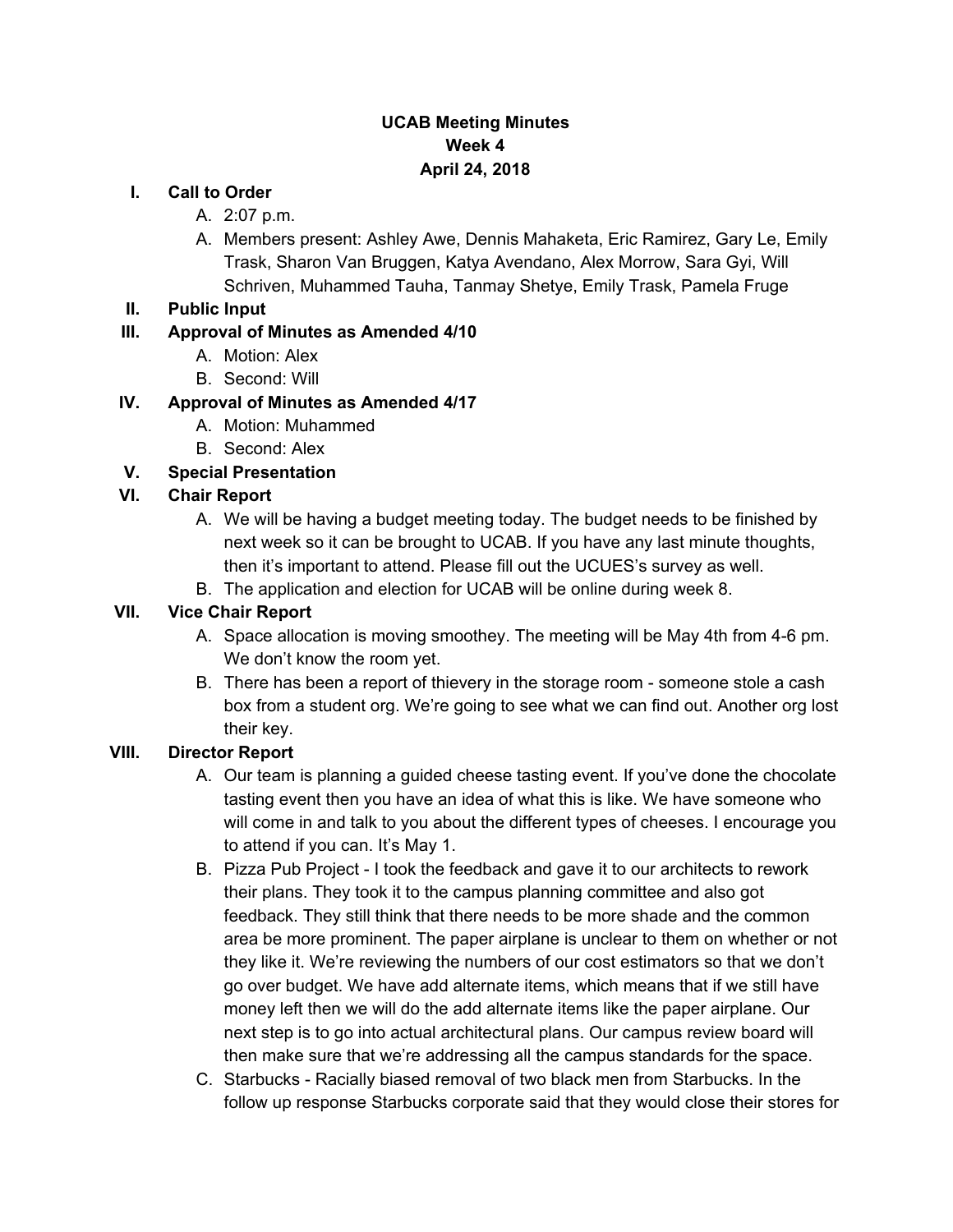training. License store are not asked to close, but we would receive training materials. We contacted corporate to get the approval to close our store and to get the training materials. We made the decision to close on the 29th. I'm planning to give the UC implicit biases training to students and staff. We had to figure out how to close the store with students and the time for training. However, we've decided to close the store the entire day to accommodate the students who work there. This may shift a little bit. Once we get the training materials we'll have a better idea of how long and what the training will look like.

- D. Speakers List Opened
	- 1. Alex Pizza Pub Project Are you referring to the paper airplane? a) Yes, the origami paper airplane.
	- 2. Alex What does CCPC stand for?
		- a) Campus/community planning committee
	- 3. Ashley A lot of people believed that Starbucks was going to be closed because of the article but that is not the case. There was a lot of misinformation circulating because we weren't even sure that Starbucks could close.
	- 4. Sharon I'm more concerned about the need for all of us to think about our implicit biases and these trainings should have been done a lot soon. I think the conversation needs to be about how this isn't a particular issues about one group but that everyone should go through this training.
	- 5. Alex When would this training be?
		- a) May 29th.
	- 6. Alex You're going to be using the UC implicit bias training no matter what in in conjunction with the Starbucks materials?
		- a) UC implicit bias training will be rolled out over time to all students to be taken regardless. We know we'll get training materials, but we just don't know when. Ideally we'll have them in time for our training, and corporate thinks that they can get the materials to us in time.
- E. Speakers List Closed

#### **IX. New Business**

- A. Katya All year I've been trying to do a project about refrigerated lockers, but we found an alternative. We found an alternative like an industrial locker that's like a coat hanging process where you could leave your food and get a ticket and come back and get your food. The idea costs \$5000 and our UCAB budget is \$5000, and I wanted to see what you all thought about this.
- B. Speakers List Opened
	- 1. Ashley UCAB added a \$5000 line item for a UCAB member project. We could include Katya's idea for the fridge in the budget, but it can't happen this year. However, if you want it this year, then you can use the project line item.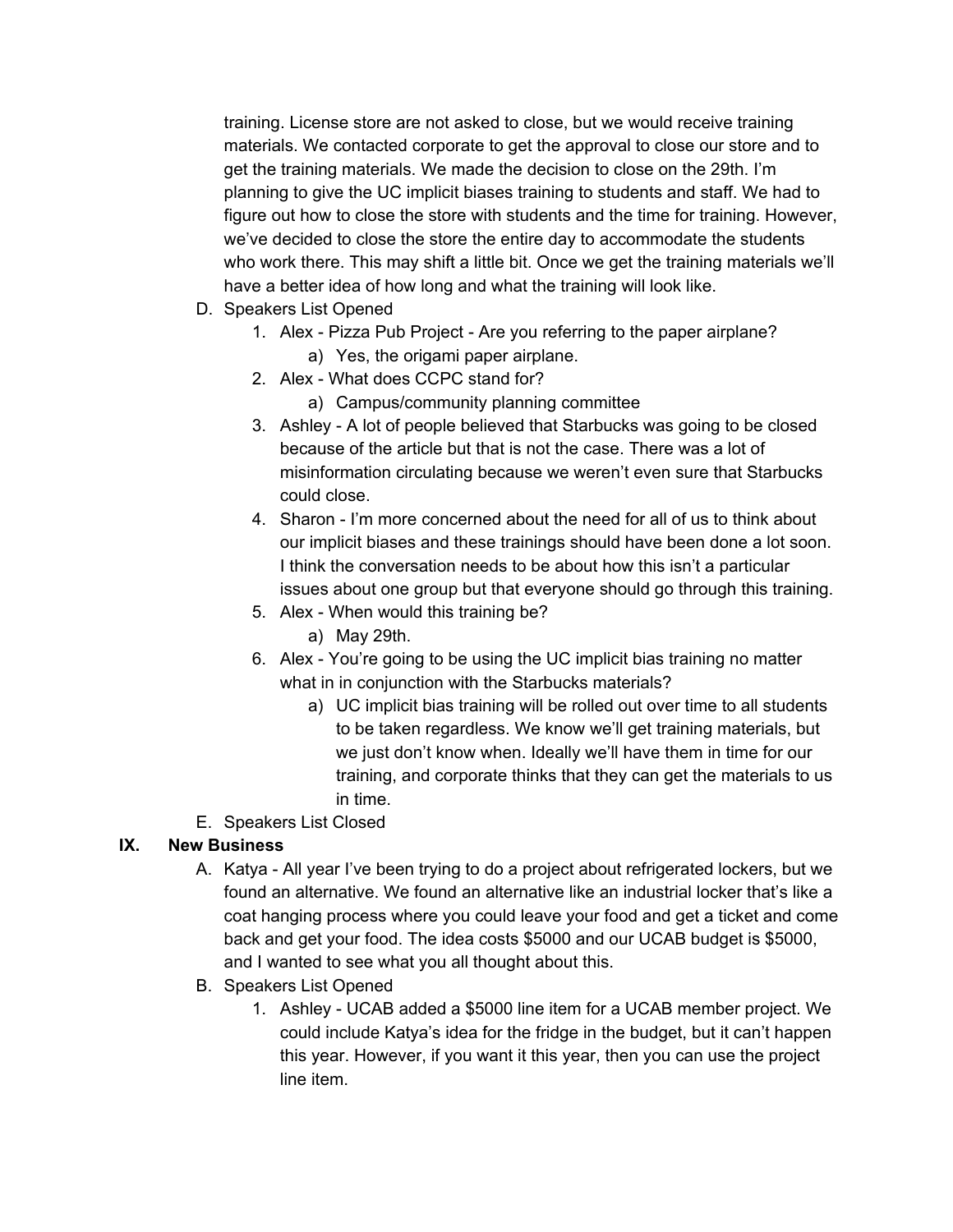- 2. Emily Who would be taking the lunches and returning the lunches? Is their salary included in the budget?
- 3. No the \$5000 would be for the actual locker. There is already staff that could work it or it could be under Triton Food Pantry. THe logistics about who would be in charge of it doesn't necessarily need to be right now, but we need to look at if we want to purchase this fridge.
- 4. Muhammed Where would this locker go?
	- a) Somewhere in PC.
- 5. Muhammed How many lockers are you thinking about?
	- a) We decided not to do lockers. We want to do the industrial sized fridge which would be \$5000.
- 6. Alex It would be easier to use the space efficiently if we had to industrial sized locker.
- 7. Sharon We looked at a lot of these questions, and for most of the these questions the industrial locker was the better option than the lockers. If UCAB wants to advance this idea, we'll find a way and a space and a person to work it. Some of those things will be figured out and this budget will pretty much be met by existing team.
- 8. Alex Can we look into an app instead of a physical ticket? Maybe we could ask someone to develop that app.
- 9. Emily I think that we should nail down some of these things and make it more finalized before we vote on this.
- 10. Katya The reason I was pushing for now was so that it could be done this year. The logistics can we worked at later and they've already started looking at it. This fridge would be used no matter what, but we would just need to pass this so that I could buy the locker. We've talked about it in the budget meeting already and most people seemed to be on board. For the logistics, I've already talked to people who would be interested in this.
- 11. Move to approve Katya's project Eric
- 12. Second Alex
- C. Speakers List Closed
- D. UCAB Election We'll take your information and anonymize it, and that's how people are elected. It hasn't always been done this way with the anonymity of UCAB election. Do you want it to remain anonymous?
- E. Speakers List Opened
	- 1. Will There is bias. I think that anonymity is good.
	- 2. Eric I would like it not to be anonymous because I think information doesn't always get conveyed the way that it should. I can't think of any other student government entity that does anonymous elections.
	- 3. Gary I think that it should be anonymous to remove biases. I think it's a good first pass.
	- 4. Ashley The people who tend to run already seem to be on UCAB, but anybody can run. You may not want a certain person to run because you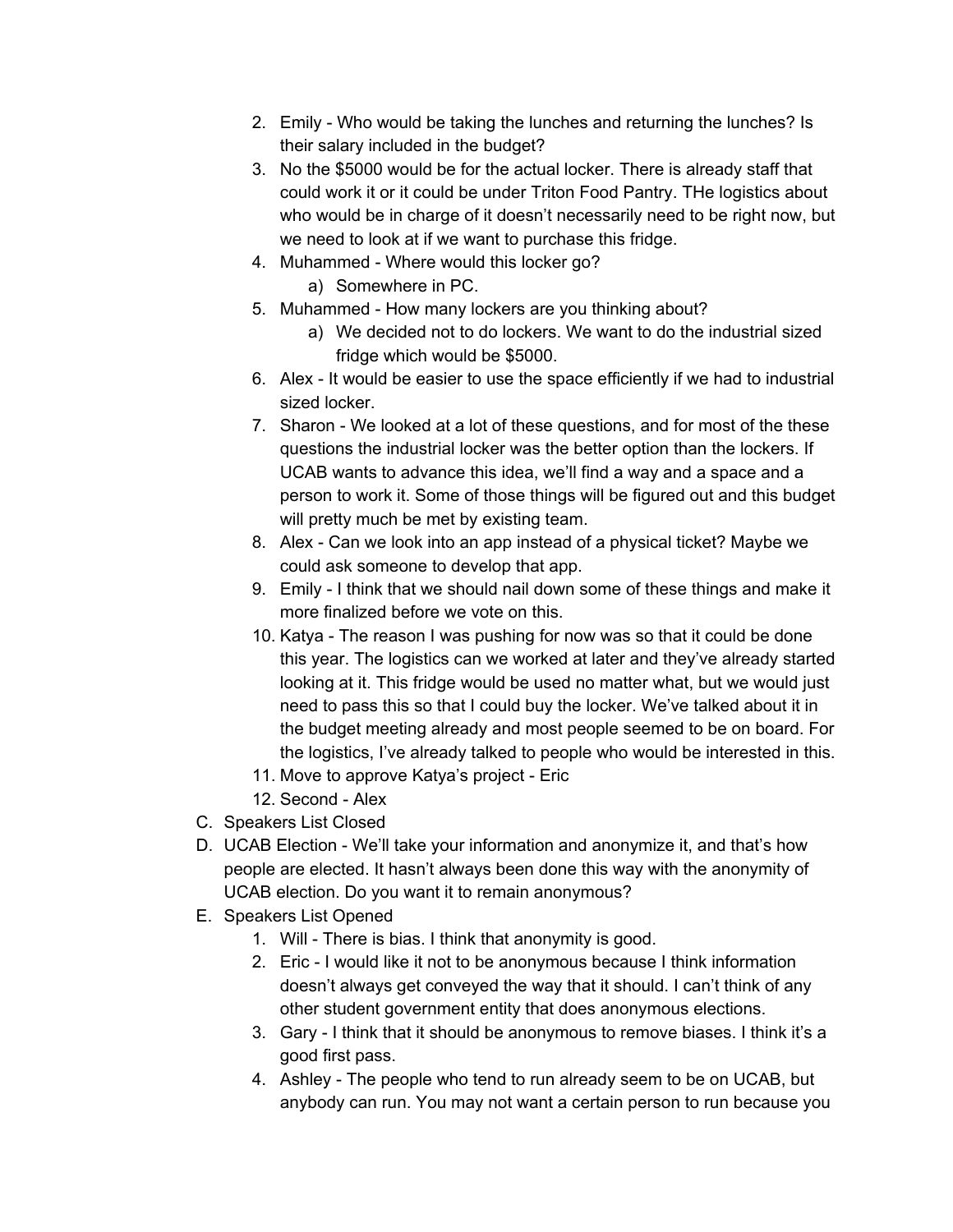know them. With anonymity though, it seems to strip away some of the experiences people have. Pros make it much less of a popularity contest and make it about who has the most experience and the best answers. Elections happen during week 8 when a lot of you have termed out. A lot of these will be new members.

- 5. Gary I think with anonymity there are some obvious factors as to who a person is, but I think in the long run it's good because it helps people who haven't been on UCAB before. We could also change the way we code our interviews. We can use more neutral terms which can highlight soft skills.
- 6. Katya I also think that anonymity is good. Based off of AS elections, it's hard to get a feel for who's voting and usually the only people who vote are those who know who are running. It creates these little circles, and I don't think it should be like that for UCAB and for our voting system.
- 7. Gary Because UCAB is a board and not voted by popular elections, we shouldn't compare ourselves to AS or other councils. Most of us are by appointments.
- 8. Katya If you look at other boards like AVP's you get a feel for people who actually want the position. For UCAB I would rather have someone who applies instead of getting voted.
- 9. Ashley This item doesn't need a motion because it's just a norm. If there are no official motions then it will just stay as it is.
- 10. Straw poll Who wants to keep it anonymous?
	- a) Yes 3
	- b) No 5
	- c) Abstain 3
- 11. The elections will not be anonymous.
- 12. Gary I don't think anonymity is the problem, and I think information can be conveyed without seeing a person's face. I don't get why seeing a person's face changes anything.
- 13. Ashley I don't know how possible it is to code things differently. I don't think it would actually add to the anonymity.
- 14. Gary I just don't see the benefits versus the costs.
- 15. Ashley If you have an opinion it's important that you voice it. One person should not be the only one voicing their opinion.
- F. Speakers List Closed
- G. Space availability subcommittee
	- 1. It's difficult to allocate space anywhere in University Centers especially with the changes that are going on. I think it would be more efficient if a subcommittee was formed to discuss space.
- H. Speakers List Opened
	- 1. Gary What would we need to do?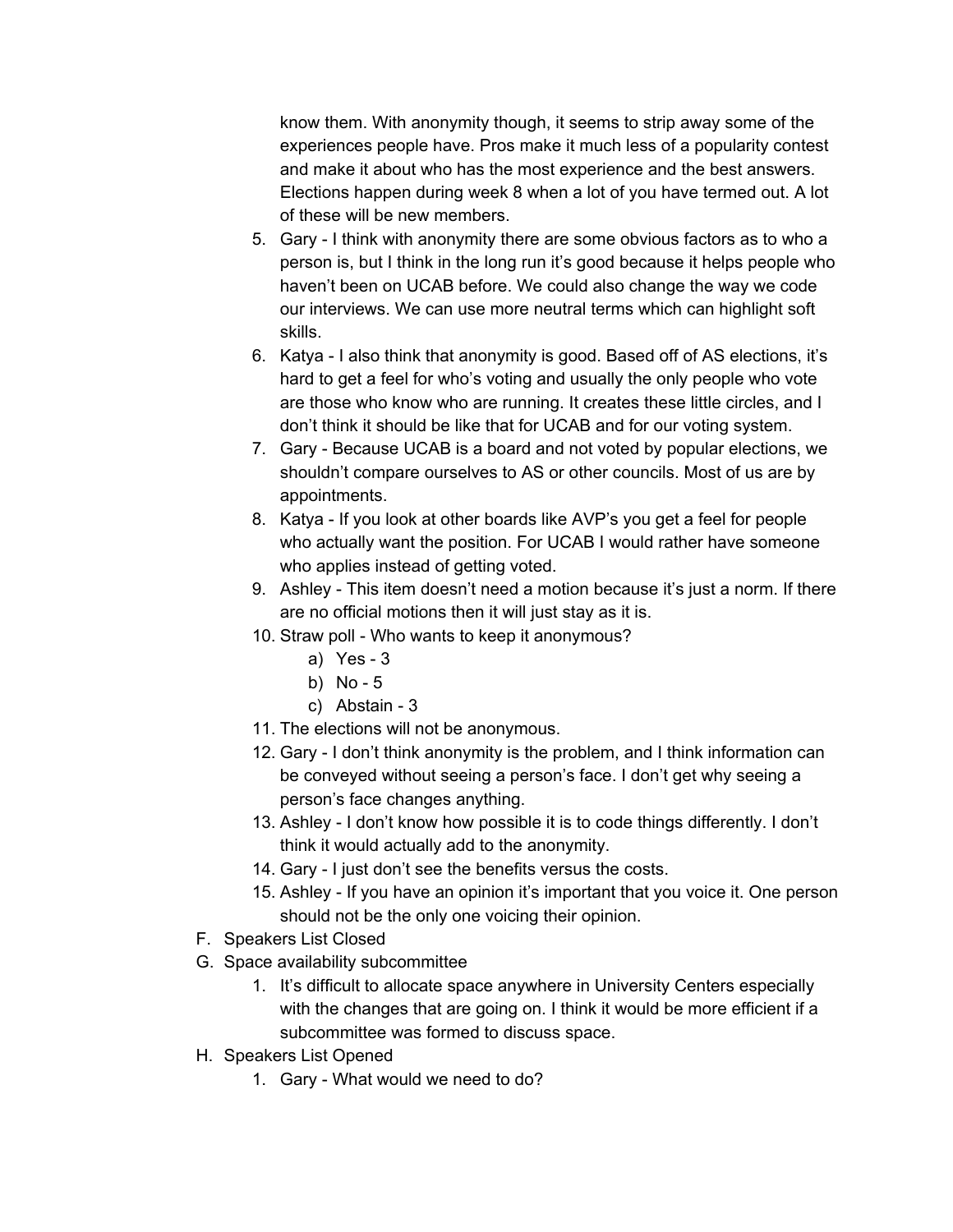- a) We don't want to think about space in terms of what we're doing with the space but rather what we need with the space. The intent would be to figure out what we need and what our student feeds should be used for.
- 2. Emily Rather than a subcommittee what about another retreat with all UCAB members to get up to speed and then move forward from there.
- 3. Gary I agree with Emily. Most of the space availability is the info dump, and I don't think the subcommittee is the best place for that.
- 4. Alex I also agree with the retreat instead because I think subcommittees require a lot of weekly time commitment.
- 5. Katya I think retreat would be nice because then we have everyone's opinion instead of a select group.
- 6. Gary I think both are fine because not a lot of people showed up to the last retreat anyways. But I do think that something like our fall retreat would be good and then maybe have a subcommittee for more actionable things.
- 7. Sharon Really dive deep into the philosophy of student union space and what your fees support. Think thoughtfully about what you want to create for the students and their student dollars.
- I. Speakers List Closed

# **X. Old Business**

- A. UCAB Retreat Leases
- B. Speakers List Opened
	- 1. Gary Our current recommendations are for Zazibar to have it extended to spring 2021. Bombay Coast, Burger King, and Shogun would be extended to Spring 2020. Subway to be extended to Spring 2022.
	- 2. Alex My concern is that there would be too many spaces vacant all at one time.
	- 3. Gary I do agree with Alex that it is a little concerning. It didn't seem that the board had favorable opinions of any of them. It seems like we would have to replace them all at once or that we would have to make an unnecessary extension when we could just settle that now. I think it's best to just stagger them.
	- 4. Katya I think we said it was fine because we would have time over the summer to do renovations.
	- 5. Gary We can't go into the RFP until the lease is over.
	- 6. Ashley We haven't had time to explore usually, but in this case we would know in advance.
	- 7. Sharon You could potentially vote to have a renewal for a selected amount of time and for a new vendor, and if you don't do that then it will go to the next UCAB.
	- 8. Katya We could do that for Burger King and Bombay because those are the two that we wanted to replace.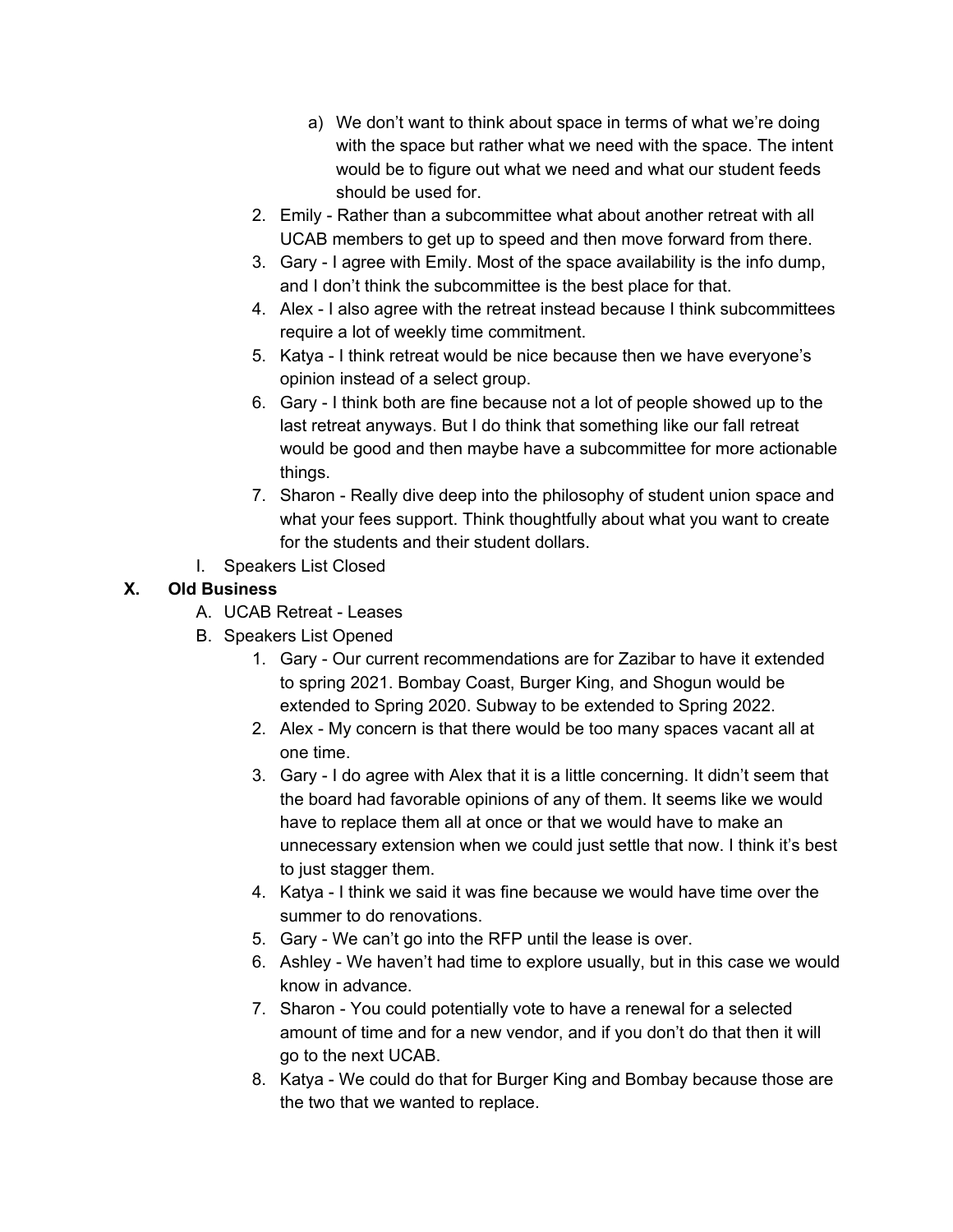- 9. Gary I think it would be fine for one. With Burger King there are still some discrepancies. It also is our only late night vendor and don't have an alternative yet.
- 10. Sharon You would want to do the RFP process strategically for your plans otherwise you would want to give the vendor time to make up the deficiencies.
- 11. Eric I want to see what people had to say about Shogun because I think that's one that I want to replace.
- 12. Katya It just has too many ideas for the space, but the place in general is fine.
- 13. Eric I would interested in seeing a review of the game room. I think that their food isn't the best and could be a case of TapEx. I think that there is better food out there that we could give students. I also think we can integrate the game room more moving forward.
- 14. Alex If we were to renew them when would we do the RFP process?
	- a) In a year. The campus also has created a new process for this, but we would probably use the campus retailer broker.
- 15. Muhammed Would we be telling them that we're looking to replace them?
	- a) They will be informed. You can choose to renew them for a certain amount of time and then it will go to RFP or you could renew them for 2 years and then UCAB will choose to review them again in the future.
- 16. Muhammed We're looking at two years for Bombay Coast?
	- a) Yes, that's what we're looking at.
- 17. Muhammed If we do the RFP option, will they have a chance to stay?
	- a) It would automatically go to RFP. It would be hard to change that.
- 18. Sharon You should use that option if you have a strategic reason to do that and need the space to be vacant.
- 19. Gary What would the retail broker process look like?
	- a) WIth the broker it will be a shorter process. The broker would have lots of time to talk to vendors and seeing if they're interested in being here and find the top 3 or so to bring back that meet our needs with the best market value. UCAB would then review those options and hopefully pick one of them. The broker is spending the time up front which makes the time shorter.
- 20. Move to extend Subway's lease to the end of spring of 2022 Eric
- 21. Second Gary
- 22. Roll call vote
	- a) Yes 8
	- b) Abstain 1
- 23. Move to extend Zanzibar till the end of spring 2021 with the option of renewal - Alex